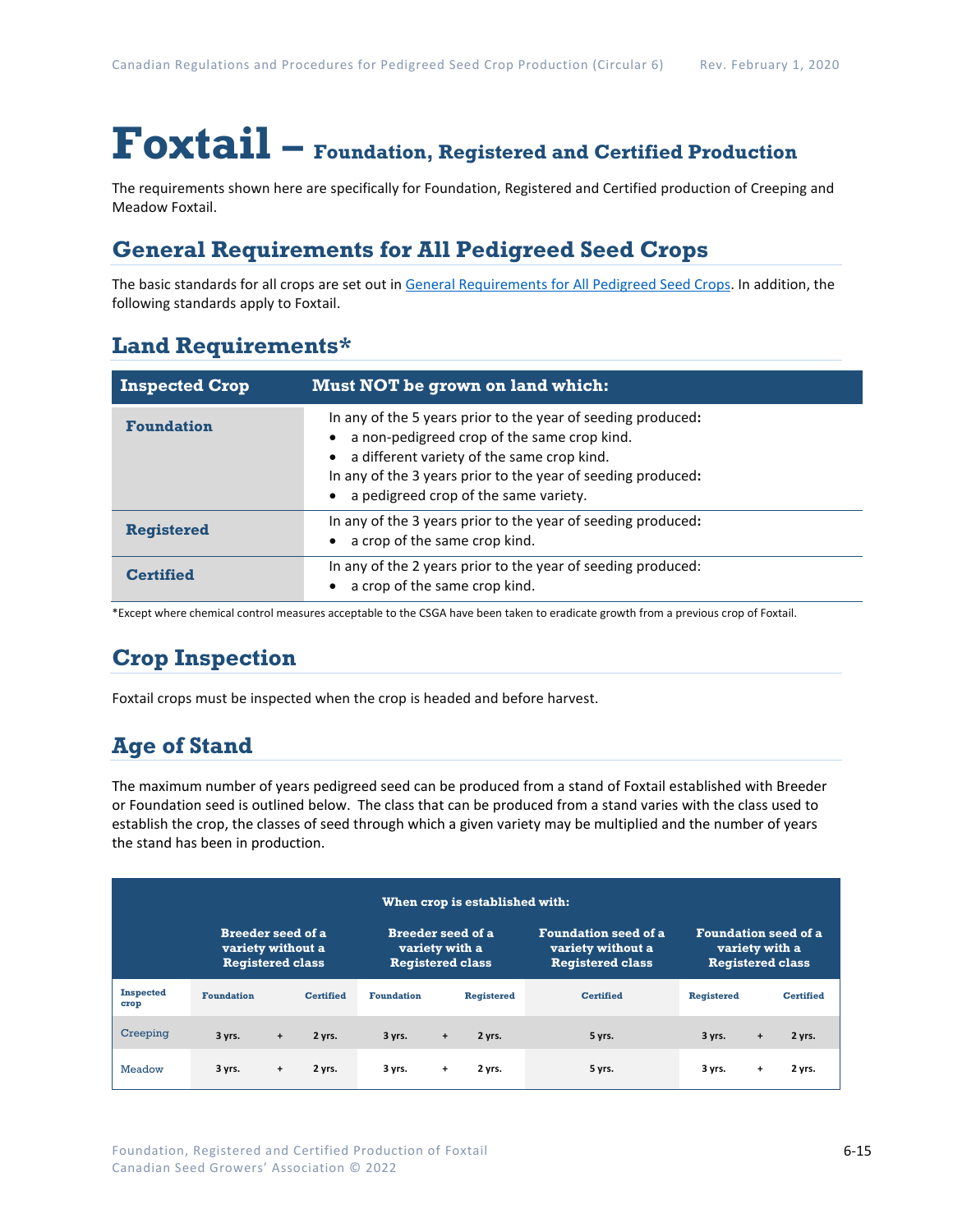### **Crop Standards**

#### **Isolation**

The isolation must be reasonably free from plants that may cross pollinate with the inspected crop. The risk to varietal purity posed by plants that may cross pollinate varies depending on area, density, stage of maturity and distance from the inspected crop. These factors will be taken into consideration in determining the pedigreed status of the inspected crop. Not more than 3 plants per square meter, on average, of plants that may cross pollinate with the inspected crop should be in the required isolation adjacent to an inspected crop.

Minimum Isolation Distances Required from an Inspected Crop to Other Crops:

1. Varietal Purity **Distance** 

 $\overline{\phantom{a}}$ 

- a. Inspected pedigreed crop of same variety and class 1 meter (3 feet)
- b. Inspected pedigreed crop of same variety, different class 3 meters (10 feet)
- c. Planted with Certified seed of the same variety 3 meters (10 feet)\*
- d. Different varieties of the same crop kind or non-pedigreed Table below crop of the same crop kind

\* For Certified crop status only, provided the pedigree of the Certified seed used can be established.

|                                  | <b>Minimum Isolation Distance</b> |                   |                  |  |
|----------------------------------|-----------------------------------|-------------------|------------------|--|
| Area of<br><b>Inspected Crop</b> | <b>Foundation</b>                 | <b>Registered</b> | <b>Certified</b> |  |
| 5 acres or less                  | 400 m (1312 ft)                   | 300 m (984 ft)    | 150 m (492 ft)   |  |
| More than 5 acres                | 300 m (984 ft)                    | 100 m (328 ft)    | 50 m (164 ft)    |  |

#### Border Removal in Lieu of Isolation:

For seed crops in excess of 5 acres, removal of a border from the inspected crop in lieu of the required isolation to a different variety or non-pedigreed crop of the same crop kind is permitted as outlined in the table below. The border must be allowed to shed pollen before being discarded.

|                       | <b>Border Removal in Lieu of Isolation Distances</b>          |                                                        |  |  |
|-----------------------|---------------------------------------------------------------|--------------------------------------------------------|--|--|
| <b>Inspected Crop</b> | <b>Actual isolation distance</b><br>from contaminating source | Distance to be removed from<br>the inspected seed crop |  |  |
| <b>Foundation</b>     | 300 m (984 ft) +                                              | 0 m (0 ft)                                             |  |  |
|                       | 200 - 299 m (656 - 983 ft)                                    | 3 m (10 ft)                                            |  |  |
|                       | 150 - 199 m (492 - 655 ft)                                    | 5 m $(16 ft)$                                          |  |  |
|                       | less than 150 m (492 ft)                                      | 5 m (16 ft) + 150 m (492 ft) minus                     |  |  |
|                       |                                                               | the actual isolation distance                          |  |  |
| <b>Registered</b>     | 100 m $(328 ft) +$                                            | 0 m $(0 \text{ ft})$                                   |  |  |
|                       | 75 - 99 m (246 - 327 ft)                                      | 3 m (10 ft)                                            |  |  |
|                       | 50 - 74 m (164 - 245 ft)                                      | 5 m $(16 ft)$                                          |  |  |
|                       | less than 50 m $(164 ft)$                                     | 5 m (16 ft) + 50 m (164 ft) minus                      |  |  |
|                       |                                                               | the actual isolation distance                          |  |  |
|                       | less than $25 \text{ m}$ (82 ft)                              | 5 m $(16 \text{ ft}) + 25 \text{ m}$ (82 ft) minus the |  |  |
|                       |                                                               | actual isolation distance                              |  |  |